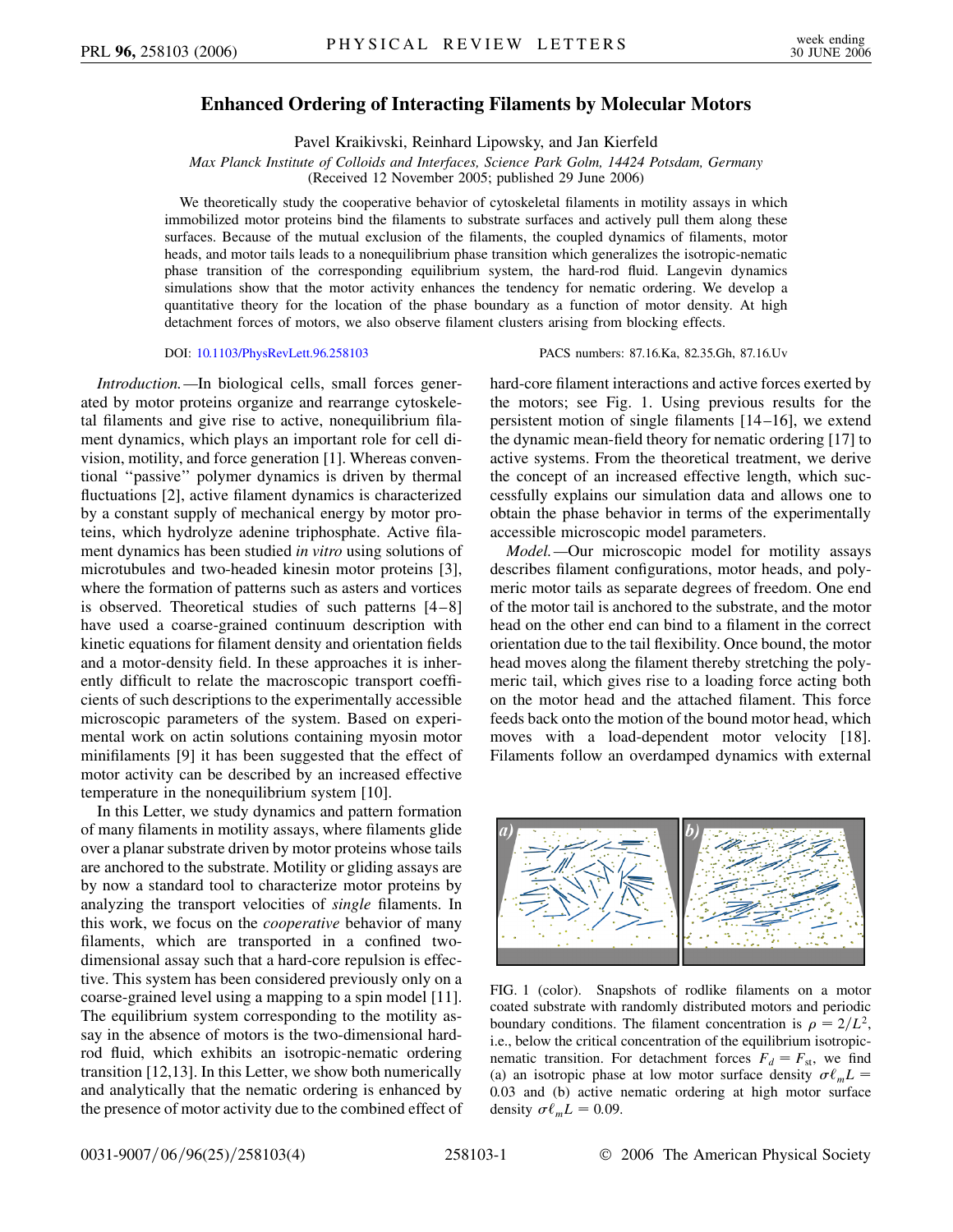forces from the stretched motor tails and the repulsive filament-filament interaction [19].

To proceed, let us consider *N* rigid filaments of length *L* (with index  $i = 1, \ldots, N$ ) on a planar substrate. The configuration of filament *i* can then be specified by the twodimensional vector  $\mathbf{r}_i$  for its center of mass and by the angle  $\theta_i$  or the unit vector  $\mathbf{u}_i = (\cos \theta_i, \sin \theta_i)$  for its orientation; see Fig. 2. The filament is subject to forces  $\mathbf{F}_i^{\alpha}$ from  $N_i$  attached motors (with index  $\alpha = 1, \ldots, N_i$ ) with motor heads positioned at  $\mathbf{r}_i^{\alpha}$ . Each such force arises from the polymeric tail of motor  $\alpha$ , which is stretched by the directed motion of the motor head on the filament, which will be described below. We model the polymeric tail as a freely jointed chain such that  $\mathbf{F}_i^{\alpha}$  is obtained by inverting the force-extension relation of a freely jointed chain [20]. In addition to motor forces, there are purely repulsive interaction forces  $\mathbf{F}_{ij}$  from the hard-rod interaction between two filaments *i* and *j* of diameter *D*.

Under the influence of the motor forces  $\mathbf{F}_i^{\alpha}$  and the interaction forces  $\mathbf{F}_{ij}$  each filament *i* performs an overdamped translational motion, which is described by the stochastic Langevin-type equation of motion

$$
\mathbf{\Gamma} \cdot \partial_t \mathbf{r}_i = \sum_{\alpha=1}^{N_i} \mathbf{F}_i^{\alpha} + \sum_{j=1}^{N} \mathbf{F}_{ij} + \zeta_i, \qquad (1)
$$

where  $\Gamma$  is the matrix of translational friction coefficients, which is given by friction coefficients  $\Gamma_{\parallel}$  and  $\Gamma_{\perp}$  for motion parallel and perpendicular to the filament orientation  $\mathbf{u}_i$ , respectively, and  $\zeta_i(t)$  are the Gaussian distributed thermal random forces [22].

In addition to filament translation, motor and interaction forces give also rise to the torques  $M_i^{\alpha} = |(\mathbf{r}_i^{\alpha} - \mathbf{r}_i) \times \mathbf{F}_i^{\alpha}|$ and *Mij*, respectively. These torques lead to an overdamped rotational dynamics, which is described by  $\Gamma_{\theta} \partial_{i} \theta_{i} =$  $\frac{N_i}{\alpha-1} M_i^{\alpha} + \sum_{j=1}^N M_{ij} + \zeta_{\theta,i}$ , where  $\Gamma_{\theta}$  is the rotational friction coefficient and  $\zeta_{\theta,i}(t)$  is a Gaussian distributed thermal random torque [22]. Note that all friction coefficients  $\Gamma_{\parallel}$ ,  $\Gamma_{\perp}$ , and  $\Gamma_{\theta}$  are known from the passive filament dynamics.

The dynamics of motor heads is described by a deterministic equation of motion  $\partial_t x_i^{\alpha} = v(\mathbf{F}_i^{\alpha})$ , where  $|x_i^{\alpha}| \leq$  $L/2$  defines the position of the motor  $\alpha$  along the rod *i*, i.e.,  $\mathbf{r}^{\alpha}_{i} = \mathbf{r}_{i} + x^{\alpha}_{i} \mathbf{u}_{i}$ , and the filament polarity is such that the motor head moves in the direction  $\mathbf{u}_i$ . The motor velocity  $\nu$ is a function of the loading force  $\mathbf{F}_i^{\alpha}$  which builds up due to stretching of the motor tail. We use a force-velocity relation with a maximum value  $v_{\text{max}}$  for forces  $\mathbf{F}_i^{\alpha} \cdot \mathbf{u}_i \ge 0$ pulling the motor forward, a linear decrease for forces  $\mathbf{F}_i^{\alpha} \cdot \mathbf{u}_i \leq 0$  pulling the motor backwards, and  $v = 0$  for  $\mathbf{F}_i^{\alpha} \cdot \mathbf{u}_i \leq -F_{\text{st}}$ , where  $F_{\text{st}}$  is the stall force [18].

We assume that the motor binds to the filament when the distance between the anchored end of the motor tail at  $\mathbf{r}_0^{\alpha}$ and the filament is smaller than a capture radius  $\ell_m$ . Apart from the stall force  $F_{st}$  the motor is also characterized by its detachment force  $F_d$ , above which the unbinding rate of the motor head becomes large. For simplicity we assume in our model that the motor head detaches whenever the force  $F_i^{\alpha}$  exceeds a threshold value  $F_d$ . We consider the case of processive motors with a high duty ratio close to unity; i.e., motors detach from a filament only if they reach the filament end or if the total force becomes larger than the detachment force  $F_d$ .

*Simulation.—*Using the above model we performed simulations of gliding assays for a random distribution of motors with a surface density  $\sigma$  and periodic boundary conditions. At each time step  $\Delta t$ , we update the motor head positions  $x_i^{\alpha}$  and filament positions and orientations using the discretized versions of the equations of motions described above. The parameter values that we choose for the simulations are comparable with experimental data on assays for conventional kinesin. The simulation results presented in Figs. 1 and 3 have been obtained for quadratic assays of area 25  $\mu$ m<sup>2</sup> with filaments of length  $L = 1$   $\mu$ m and diameter  $D = L/40$  at room temperature  $T \approx$  $4 \times 10^{-3}$  pN  $\mu$ m. Friction coefficients are  $\Gamma_{\perp} = 2\Gamma_{\parallel} =$  $4\pi\eta L/\ln(L/D)$  and  $\Gamma_{\theta} = \Gamma_{\parallel} L^2/6$ , where  $\eta$  is the viscosity of the surrounding liquid. We use a value  $\eta =$ 0.5 pN s/ $\mu$ m<sup>2</sup> much higher than the viscosity of water,  $\eta_{\text{water}} \sim 10^{-3} \text{ pN s}/\mu \text{m}^2$ , which allows one to take larger simulation time steps. We checked that this does not affect results. We use a maximum motor speed of  $v_{\text{max}} =$ 1  $\mu$ m s<sup>-1</sup> and a stall force of  $F_{\text{st}} = 5$  pN. The capture radius for motor proteins is  $\ell_m = 10^{-2} \mu m$  and the length of the fully stretched motor tail is  $L_m = 5 \times 10^{-2} \mu \text{m}$ .

*Phase behavior.—*Motor activity strongly modifies the nematic ordering of rigid filaments of length *L* in a motility assay. Therefore, both the rod density  $\rho$  and the motor density  $\sigma$  are essential in order to determine the phase behavior, which can be described in the plane of the two dimensionless parameters  $\rho L^2$  and  $\sigma \ell_m L$ . Nematic ordering in a system of *N* filaments can be characterized by the time averages of the order parameter  $S = \sum_{i \neq j} \cos[2(\theta_i \theta_j$ )  $N(N-1)$  with  $\langle S \rangle = 0$  in the isotropic phase and  $\langle S \rangle = 1$  for perfect nematic order. In equilibrium, i.e., in the absence of motors ( $\sigma = 0$ ), we find a continuous isotropic-nematic transition at a critical density  $\rho_{c,0} \simeq$  $4.3/L<sup>2</sup>$  in the simulation, which is in good agreement with the analytic result  $\rho_c = 3\pi/2L^2$  based on Onsager's



FIG. 2. Schematic top view of a filament *i* in the motility assay with two motors attached.  $\mathbf{r}_i$  is the filament's center of mass, and  $\theta_i$  and  $\mathbf{u}_i$  its orientational angle and unit vector, respectively. The attached motor  $\alpha$  is anchored at  $\mathbf{r}_0^{\alpha}$ , and its head is positioned at  $\mathbf{r}_i^{\alpha}$ .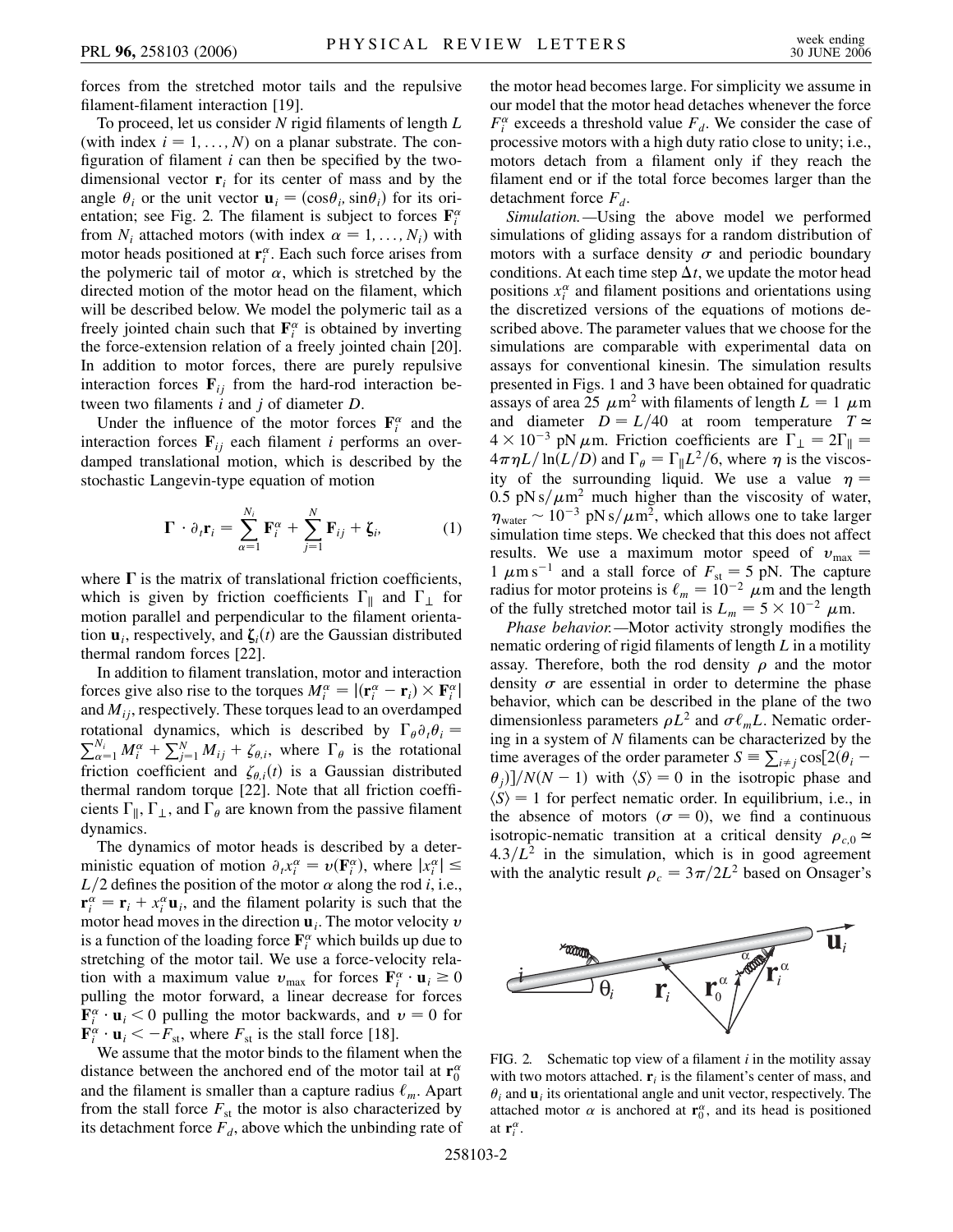

FIG. 3 (color). The phase diagram of the gliding assay as a function of the dimensionless filament density  $\rho L^2$  and the dimensionless surface motor density  $\sigma \ell_m L$  for a detachment force  $F_d = F_{st}$  and  $L/\ell_m = 100$ . All data points correspond to separate simulation runs, the two arrows (a) and (b) to the snapshots in Fig. 1. If the average order parameter  $\langle S \rangle$  < 0.2, the system is in the isotropic phase (black squares, gray area), if  $\langle S \rangle$  > 0.2 it is in the nematic phase (green triangles, green area). The solid line represents the analytical result (5).

theory [13]. The equilibrium transition is found numerically from the inversion point of the curve  $\langle S \rangle = \langle S \rangle(\rho)$  for a value  $\langle S \rangle \simeq 0.2$ , which we also use as the threshold value for active nematic ordering if motors are present ( $\sigma$  > 0); see Fig. 3. Snapshots of the actively driven system in the isotropic and nematic phase are shown in Figs. 1(a) and 1(b), respectively. In the resulting phase diagram (Fig. 3), the critical density  $\rho_c$  for active nematic ordering *decreases* with increasing motor density; i.e., nematic ordering is favored if more energy is fed into the system. The transition is continuous also for nonzero motor density; see the order parameter plots in [19]. Note that in the presence of motor activity, there is a nonvanishing filament current in the nematic phase, which is characteristic for a nonequilibrium phase.

Mutual blocking of filaments can lead to kinetically arrested filament clusters as shown in Fig. 4. We find that stable clusters appear if the detachment force  $F_d$  is large compared to the stall force  $F_{st}$  such that the maximal force transmitted to a filament through collisions does not lead to detachment of the filament and dissolution of the cluster. Because collisions between filaments are exceptional in the isotropic phase, clusters occur primarily in the nematic phase region.

The motion of a filament is characterized by stochastic switching between rotational and translational diffusion if no motors are attached, directed translation in rotationally diffusing directions if one motor is attached, and directed translation if two or more motors are attached. The relative frequency of these types of motion depends on the mean distance  $\langle d_m \rangle$  between bound motors and, thus, on the surface motor concentration  $\sigma$  [14]. For high motor con-



FIG. 4 (color). Snapshot of a cluster of mutually blocking filaments for large detachment force  $F_d = 10F_{\text{st}}$  using otherwise the same parameters as in Fig. 1(b)  $[\rho = 2/L^2, \sigma \ell_m L = 0.09]$ .

centrations a filament has two or more bound motors on average and  $\langle d_m \rangle \sim 1/\sigma \ell_m$ . The single filament performs a persistent walk with a persistence length [14]

$$
\xi_p = \frac{L + 2\langle d_m \rangle}{L + 3\langle d_m \rangle} \frac{L^3}{9\ell_m^2} \left( e^{L/\langle d_m \rangle} - 1 - \frac{L}{\langle d_m \rangle} \right) \tag{2}
$$

corresponding to a persistence time  $t_p = \xi_p/v_F$ , where  $v_F$ is the mean filament velocity. This velocity can be obtained by simultaneously equating (i) the filament friction force with the total motor driving force and (ii) the filament velocity with the motor velocity in the steady state, which gives  $v_F = v_{\text{max}}(1 + \Gamma_{\parallel} v_{\text{max}} \langle d_m \rangle / L F_{\text{st}})^{-1}$ . A coarse graining in time by averaging over time intervals of one persistence time  $t_p$  leads to an effective random walk of a single filament. On time scales larger than  $t_p$  the dynamics of a filament is again described by a diffusion equation as for passive dynamics. In the mean-field approximation the average number density of rodlike filaments  $f(\mathbf{r}, \mathbf{u}, t)$  in the configuration (**r**, **u**) satisfies the following Smoluchowski equation [2,17]:

$$
\partial_t f = T \nabla_{\mathbf{r}} \cdot \mathbf{\Gamma}^{-1} \cdot (\nabla_{\mathbf{r}} f + f \nabla_{\mathbf{r}} \bar{W}) + T \Gamma_{\theta}^{-1} \mathcal{R}_{\mathbf{u}} [\mathcal{R}_{\mathbf{u}} f + f \mathcal{R}_{\mathbf{u}} \bar{W}],
$$
(3)

where  $\mathcal{R}_{\mathbf{u}} \equiv \mathbf{u} \times \partial_{\mathbf{u}}$  is the rotational operator. Translational and rotational diffusion operators decouple after coarse graining to one persistence time.  $T\overline{W} \equiv \int d\mathbf{r}' d\mathbf{u}' W(\mathbf{r} - \mathbf{r}', \mathbf{u}, \mathbf{u}') f(\mathbf{r}', \mathbf{u}', t)$  is a steric mean-field interaction, while  $TW(\mathbf{r} - \mathbf{r}', \mathbf{u}, \mathbf{u}')$  represents the steric interaction potential between two filaments with center of masses and orientations  $(\mathbf{r}, \mathbf{u})$  and  $(\mathbf{r}', \mathbf{u}')$ . The directed motion due to motors increases the interaction range of filaments. During a persistence time  $t_p$  two filaments in configurations  $(\mathbf{r}, \mathbf{u})$  and  $(\mathbf{r}', \mathbf{u}')$  collide if the connection vector  $\mathbf{r} - \mathbf{r}'$  can be constructed as a linear combination  $\mathbf{u}\xi + \mathbf{u}'\eta$  with  $-L/2 < \xi$ ,  $\eta < L/2 + \xi_p$ , and  $|\xi - \eta| <$  $L/2$ . Therefore, we obtain a steric interaction potential

$$
W = |\mathbf{u} \times \mathbf{u}'| \iint_{-L/2}^{L/2 + \xi_p} d\xi d\eta \Theta_L(\xi - \eta)
$$
  
 
$$
\times \delta(\mathbf{r} - \mathbf{r}' + \mathbf{u}\xi + \mathbf{u}'\eta), \tag{4}
$$